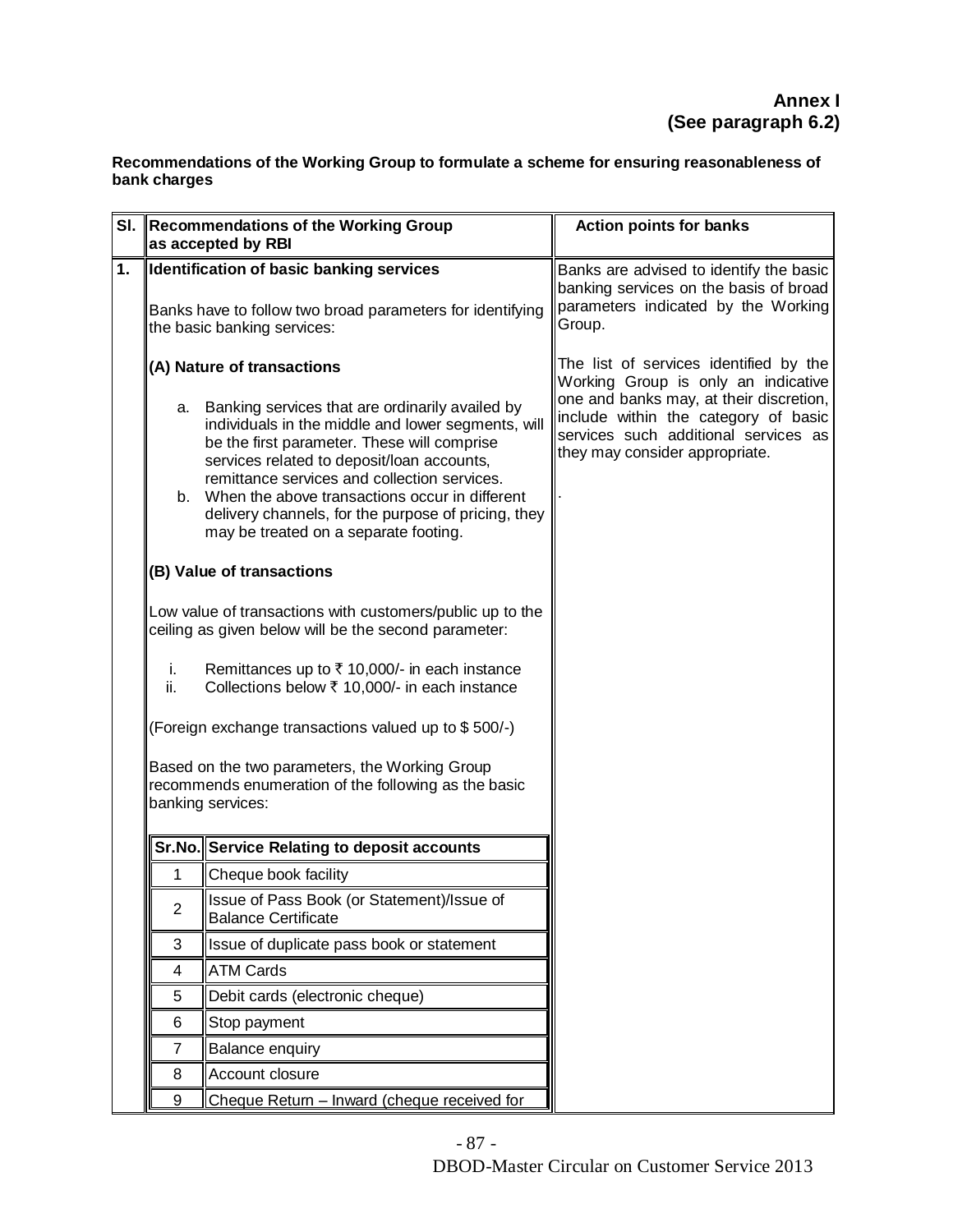|    |    | payment)                                                                                                                                                                                                                                                                                                                                                                                                                                                                                                                                                                                                                                                                                                                                                                                                                                                          |                                           |
|----|----|-------------------------------------------------------------------------------------------------------------------------------------------------------------------------------------------------------------------------------------------------------------------------------------------------------------------------------------------------------------------------------------------------------------------------------------------------------------------------------------------------------------------------------------------------------------------------------------------------------------------------------------------------------------------------------------------------------------------------------------------------------------------------------------------------------------------------------------------------------------------|-------------------------------------------|
|    | 10 | Signature verification                                                                                                                                                                                                                                                                                                                                                                                                                                                                                                                                                                                                                                                                                                                                                                                                                                            |                                           |
|    |    | <b>Relating to Loan Accounts</b>                                                                                                                                                                                                                                                                                                                                                                                                                                                                                                                                                                                                                                                                                                                                                                                                                                  |                                           |
|    | 11 | No dues certificate                                                                                                                                                                                                                                                                                                                                                                                                                                                                                                                                                                                                                                                                                                                                                                                                                                               |                                           |
|    |    | <b>Remittance Facilities (including through</b><br>other banks) (Rupee or foreign exchange)                                                                                                                                                                                                                                                                                                                                                                                                                                                                                                                                                                                                                                                                                                                                                                       |                                           |
|    | 12 | Demand Draft- Issue                                                                                                                                                                                                                                                                                                                                                                                                                                                                                                                                                                                                                                                                                                                                                                                                                                               |                                           |
|    | 13 | Demand Draft- Cancellation                                                                                                                                                                                                                                                                                                                                                                                                                                                                                                                                                                                                                                                                                                                                                                                                                                        |                                           |
|    | 14 | Demand Draft- Revalidation                                                                                                                                                                                                                                                                                                                                                                                                                                                                                                                                                                                                                                                                                                                                                                                                                                        |                                           |
|    | 15 | Demand Draft- Duplicate Issuance                                                                                                                                                                                                                                                                                                                                                                                                                                                                                                                                                                                                                                                                                                                                                                                                                                  |                                           |
|    | 16 | Payment Order - Issue                                                                                                                                                                                                                                                                                                                                                                                                                                                                                                                                                                                                                                                                                                                                                                                                                                             |                                           |
|    | 17 | Payment Order - Cancellation                                                                                                                                                                                                                                                                                                                                                                                                                                                                                                                                                                                                                                                                                                                                                                                                                                      |                                           |
|    | 18 | Payment Order - Revalidation                                                                                                                                                                                                                                                                                                                                                                                                                                                                                                                                                                                                                                                                                                                                                                                                                                      |                                           |
|    | 19 | Payment Order - Duplicate Issuance                                                                                                                                                                                                                                                                                                                                                                                                                                                                                                                                                                                                                                                                                                                                                                                                                                |                                           |
|    | 20 | Telegraphic Transfer - Issue                                                                                                                                                                                                                                                                                                                                                                                                                                                                                                                                                                                                                                                                                                                                                                                                                                      |                                           |
|    | 21 | Telegraphic Transfer-Cancellation                                                                                                                                                                                                                                                                                                                                                                                                                                                                                                                                                                                                                                                                                                                                                                                                                                 |                                           |
|    | 22 | Telegraphic Transfer - Duplicate Issuance                                                                                                                                                                                                                                                                                                                                                                                                                                                                                                                                                                                                                                                                                                                                                                                                                         |                                           |
|    | 23 | Payment by Electronic Clearing Services (ECS)                                                                                                                                                                                                                                                                                                                                                                                                                                                                                                                                                                                                                                                                                                                                                                                                                     |                                           |
|    | 24 | Transfer by National Electronic Fund Transfer<br>(NEFT) and Electronic Funds Transfer (EFT)                                                                                                                                                                                                                                                                                                                                                                                                                                                                                                                                                                                                                                                                                                                                                                       |                                           |
|    |    | <b>Collection facilities</b>                                                                                                                                                                                                                                                                                                                                                                                                                                                                                                                                                                                                                                                                                                                                                                                                                                      |                                           |
|    | 25 | Collection of Local cheques                                                                                                                                                                                                                                                                                                                                                                                                                                                                                                                                                                                                                                                                                                                                                                                                                                       |                                           |
|    | 26 | Collection of Outstation cheques                                                                                                                                                                                                                                                                                                                                                                                                                                                                                                                                                                                                                                                                                                                                                                                                                                  |                                           |
|    | 27 | Cheque Return-Outward (cheque deposited for<br>collection)                                                                                                                                                                                                                                                                                                                                                                                                                                                                                                                                                                                                                                                                                                                                                                                                        |                                           |
|    |    | The above list is compiled only as a guide and the list<br>may not be treated as exhaustive. Banks, may at their<br>discretion, include within the category of basic services<br>such additional services as they consider appropriate.                                                                                                                                                                                                                                                                                                                                                                                                                                                                                                                                                                                                                           |                                           |
| 2. |    | Offering basic banking services outside the scope of<br>bundled products                                                                                                                                                                                                                                                                                                                                                                                                                                                                                                                                                                                                                                                                                                                                                                                          |                                           |
|    |    | Some of the banks do not levy charges on each individual Banks<br>product or service. Products and services are bundled recommendations<br>and offered to a customer as a composite offering. The Group on making available the basic<br>bank recovers the cost of these operations through net banking services at reasonable prices/<br>interest income. The bank achieves break-even levels charges and towards this, delivering<br>through higher average balances in customer accounts the basic services outside the scope of<br>which yield healthy interest margins or by imposing the bundled products.<br>charges for keeping inadequate balances. In so far as the<br>basic services are concerned, the banks' objective should<br>be to ensure that these are made available to the users at<br>reasonable prices/charges and towards this, the basic | implement<br>the<br>may<br>of the Working |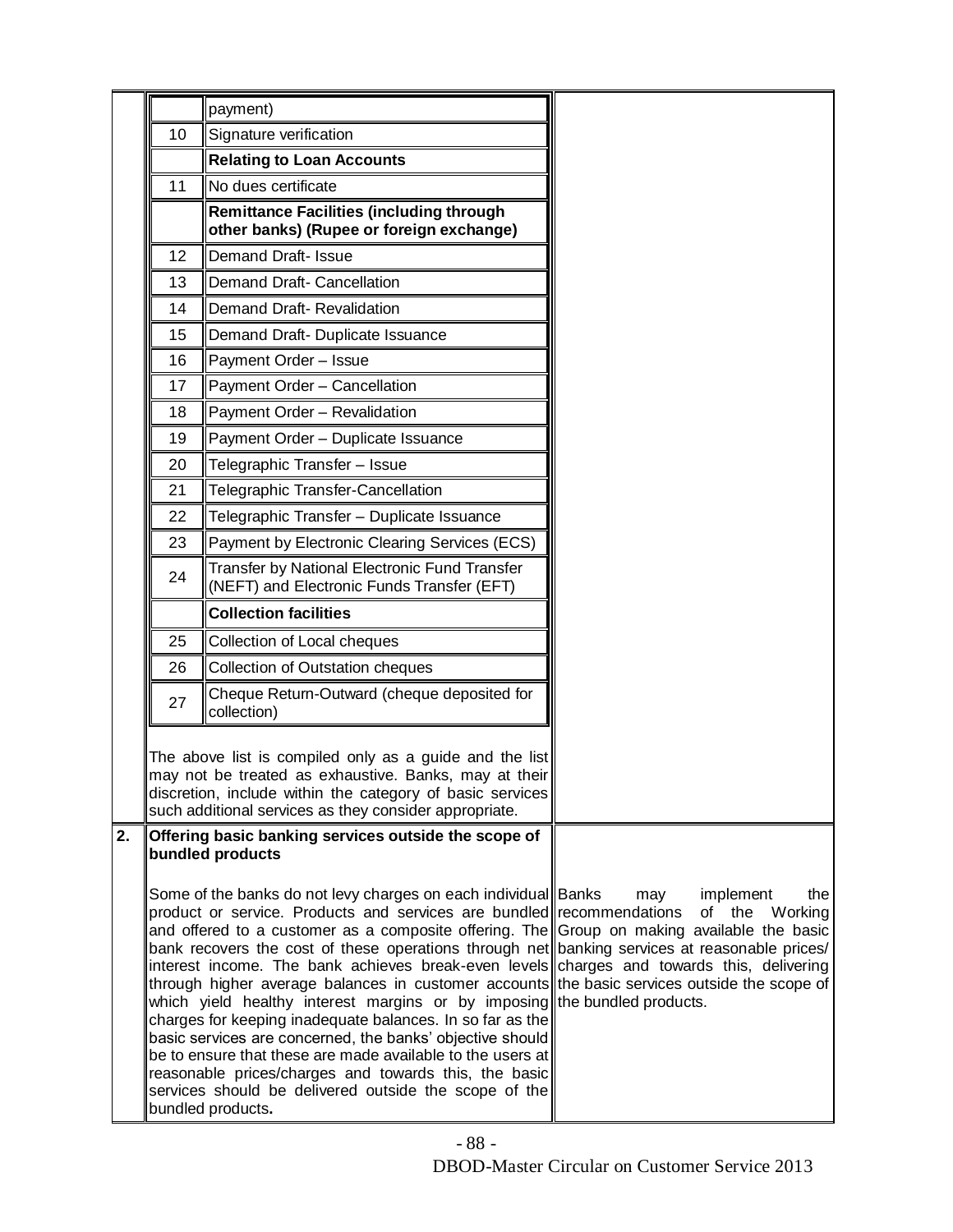| 3. |                                                                                                                                                                                                                                                                                                                                                                                                                                                                                                                                                                                                                                                                                                                              | Principles for ensuring reasonableness in fixing and                                                                                                                                                                                                                            |                                                                                                                                                                                          |
|----|------------------------------------------------------------------------------------------------------------------------------------------------------------------------------------------------------------------------------------------------------------------------------------------------------------------------------------------------------------------------------------------------------------------------------------------------------------------------------------------------------------------------------------------------------------------------------------------------------------------------------------------------------------------------------------------------------------------------------|---------------------------------------------------------------------------------------------------------------------------------------------------------------------------------------------------------------------------------------------------------------------------------|------------------------------------------------------------------------------------------------------------------------------------------------------------------------------------------|
|    |                                                                                                                                                                                                                                                                                                                                                                                                                                                                                                                                                                                                                                                                                                                              | communicating the service charges                                                                                                                                                                                                                                               |                                                                                                                                                                                          |
|    | а.                                                                                                                                                                                                                                                                                                                                                                                                                                                                                                                                                                                                                                                                                                                           | For basic services to individuals, the banks will The<br>levy charges at the rates that are lower than the<br>rates applied when the same services are given<br>to non-individuals.<br>b. For basic services rendered to special category of                                    | for<br>principles<br>ensuring<br>reasonableness<br>in<br>fixing<br>and<br>communicating the service charges, as<br>enunciated by the Working Group, may<br>be adopted/ followed by banks |
|    |                                                                                                                                                                                                                                                                                                                                                                                                                                                                                                                                                                                                                                                                                                                              | individuals (such as individuals in rural areas,<br>pensioners and senior citizens), banks will levy<br>charges on more liberal terms than the terms on<br>which the charges are levied to other individuals.<br>c. For the basic services rendered to individuals,             |                                                                                                                                                                                          |
|    |                                                                                                                                                                                                                                                                                                                                                                                                                                                                                                                                                                                                                                                                                                                              | banks will levy charges only if the charges are<br>just and supported by reason.                                                                                                                                                                                                |                                                                                                                                                                                          |
|    |                                                                                                                                                                                                                                                                                                                                                                                                                                                                                                                                                                                                                                                                                                                              | d. For the basic services to individuals, the banks<br>will levy services charges ad-valorem only to<br>cover any incremental cost and subject to a cap.                                                                                                                        |                                                                                                                                                                                          |
|    | е.                                                                                                                                                                                                                                                                                                                                                                                                                                                                                                                                                                                                                                                                                                                           | Banks will provide to the individual customers<br>upfront and in a timely manner, complete<br>information on the charges applicable to all basic<br>services.                                                                                                                   |                                                                                                                                                                                          |
|    | f.                                                                                                                                                                                                                                                                                                                                                                                                                                                                                                                                                                                                                                                                                                                           | Banks will provide advance information to the<br>individual customers about the proposed changes<br>in the service charges.                                                                                                                                                     |                                                                                                                                                                                          |
|    | g.                                                                                                                                                                                                                                                                                                                                                                                                                                                                                                                                                                                                                                                                                                                           | Banks will collect for services given to individuals<br>only such charges which have been notified to<br>the customer.                                                                                                                                                          |                                                                                                                                                                                          |
|    |                                                                                                                                                                                                                                                                                                                                                                                                                                                                                                                                                                                                                                                                                                                              | h. Banks will inform the customers in an appropriate<br>manner recovery of service charges from the<br>account or the transaction.                                                                                                                                              |                                                                                                                                                                                          |
|    |                                                                                                                                                                                                                                                                                                                                                                                                                                                                                                                                                                                                                                                                                                                              | Banks will without fail inform the customers in all cases<br>when a transaction initiated by the bank itself results in or<br>is likely to lead to a shortfall in the minimum balance<br>required to be maintained.                                                             |                                                                                                                                                                                          |
| 4. |                                                                                                                                                                                                                                                                                                                                                                                                                                                                                                                                                                                                                                                                                                                              | Disclosure and notification of service charges                                                                                                                                                                                                                                  |                                                                                                                                                                                          |
|    | It is imperative that the customers are made aware of the $\parallel$<br>service charges upfront and the changes in services Banks may take steps to ensure that<br>charges are implemented only with prior notice to the customers are made aware of the<br>customers. For changes made in the charges, the notice service charges upfront and changes<br>to customers need not necessarily be to each individual in<br>customer, as it would be costly and impractical. The implemented only with the prior notice<br>Working Group finds that for proper disclosure, the banks to the customers.<br>would do well to fully recognize the following needs of the<br>customers and take steps to ensure that these are met: |                                                                                                                                                                                                                                                                                 | the<br>service<br>charges<br>are                                                                                                                                                         |
|    |                                                                                                                                                                                                                                                                                                                                                                                                                                                                                                                                                                                                                                                                                                                              | A. Disclosure of the service charges:                                                                                                                                                                                                                                           |                                                                                                                                                                                          |
|    |                                                                                                                                                                                                                                                                                                                                                                                                                                                                                                                                                                                                                                                                                                                              | Banks may consider the option of carrying out a<br>one-time publicity of the service charges so that<br>all customers are made aware of the charges;<br>The need for communicating the service charges<br>to the new customers at the time of beginning of<br>the relationship. |                                                                                                                                                                                          |